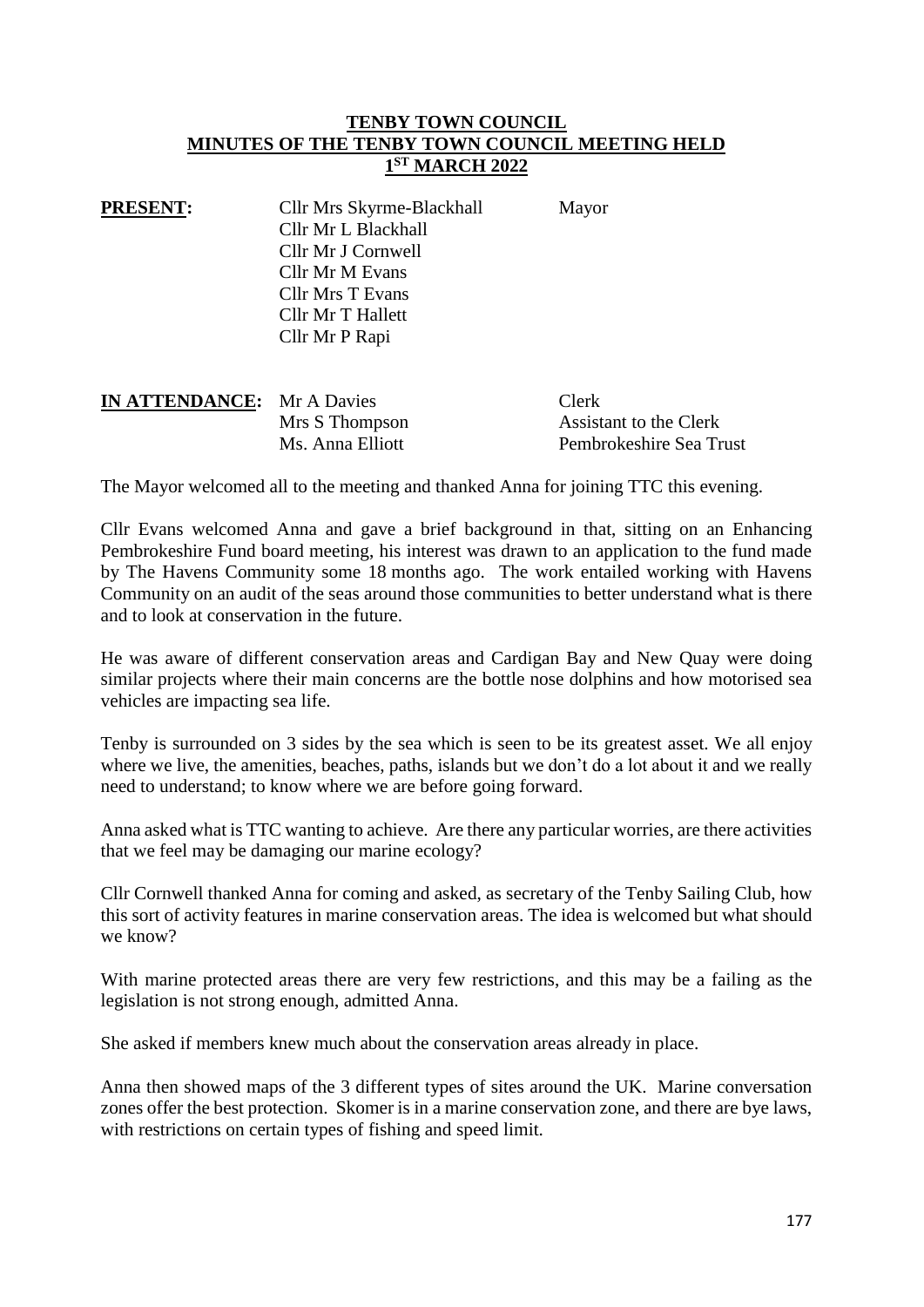This was the only one in the whole of Wales. There are many more around Devon and Cornwall and Anna believes that these are lacking in Wales.

The next is a Special Area of Conversation (SAC). Tenby is already included in the Bristol Channel designated SAC which protects certain habitats and species of fish. It was good that Tenby is already included but it's a problem if people don't know this exist. Dredging is still allowed which is damaging to fishing activities and these are not always managed or monitored properly.

You also have Special Protection Areas, which are for birds, and again includes Skomer and Carmarthen Bay. Some of these species are also to be found around Tenby so this is a good sign.

Anna asked if TTC were aware of these areas, too. Cllr Cornwell said he was not and would appreciate information for TSC. He is pleased that Cornwall is really heavily protected but we need to be too.

Cllr Evans said he was aware that St Margaret's had protection for the breeding pairs of puffins and he was also aware of Skomer and the Laugharne Estuary, but he didn't know about the Bristol Channel SAC.

We had areas like St Margaret's and Caldey Island, off the South Beach and Giltar Spit. Things were changing with more fisheries officers in Tenby and greater marine protection from Welsh Government but what more could we do?

The project the Trust was involved with in the Havens was building on a previous project. looking at harbour porpoise.

This had been a successful 3-year project which had raised awareness of what people had on their doorstep and led to changes in behaviour.

The project involves recruiting volunteers and teaching them to do surveys to gain a good idea of marine health. This is great for the community, great for tourism and great for local schoolchildren to become involved in.

Working in partnership with TTC, Anna felt the Trust could put in joint funding bids to cover a whole range of activities including heritage, marine ecology, community engagement, volunteering, installation of information boards around town, marine code of conduct, notices etc.

Cllr Cornwell referred to seals. During the summer he believed that they eat to build up fat reserves to help them survive the winter. Seals don't like noise and disruption and therefore move, thereby using up fat reserves they have been building up which mean that they might not survive the winter.

He was aware that the use of jet skis impacted our local seal population. While not so much of an issue off Tenby beaches the use of jet skis is popular in Lydstep and he asked if anything can be done to dissuade their use.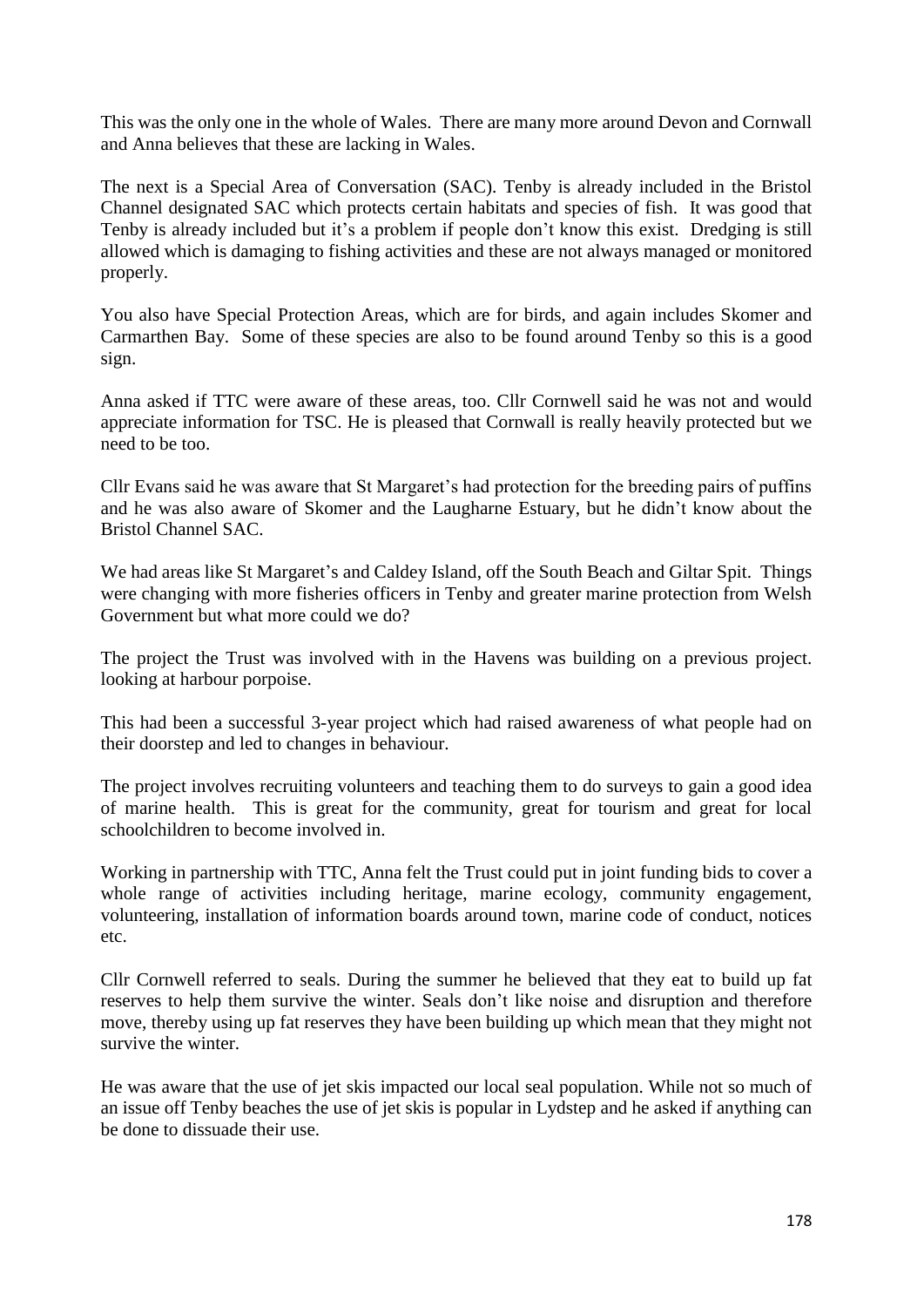The Mayor agreed commenting that this is one of the problems she and Cllr Blackhall noticed whilst spending time on Caldey during the summer.

Cllr. Blackhall commented that there are very responsible, well managed leisure industry sports which were well controlled in Tenby, but there are other areas where use is unregulated. Sadly, people can just pop things on the water regardless of their skills. Jet skis are not good for wildlife.

Anna said that speed limits and notices could be employed to regulate use.

Cllr Evans said there are lots of positives. On Caldey, there are puffins, now the island is rid of rats. Plastic Free Tenby which the Mayor and Cllr Blackhall are passionate about, is very active and the community undertake beach cleans.

As a fisherman himself he had noticed an increase of sun fish and basking sharks last year. He felt we needed to start mapping what we had to raise awareness on how important our marine life is to our heritage.

He suggested we 'get the ball rolling' to create a partnership with Anna and her colleagues to replicate what is being done in the north of county.

Anna said that the Trust was already working with fisherman in Tenby to recycle end of life fishing gear which become litter pickers, sunglasses, etc. and the Trust would welcome the opportunity to do more here.

Funding would be needed. It would cost a lot for professional surveys but active volunteers would be cheaper and faster and as the knowledge base grows this knowledge is retained in the community which is empowering.

The Trust are four trained marine biologists supported by over 30 volunteers in the north. She was sure there would be volunteers in Tenby who enjoyed getting out in to nature and the fresh air!

Cllr. Evans felt we should look at a partnership working out funding bids and getting costings together. The Clerk, the assistant and Cllr Blackhall have worked on bids and TTC would shortly be engaging a community engagement office so there would be a resource that would available to help with bids.

Cllr Evans suggested that the Clerk and Anna liaise to draw up a Memorandum of Understanding on what TTC can achieve and what needs to be done to meet these goals.

This can then be put on to the Agenda for a TTC meeting so other councillors can understand what we are trying to achieve and determine a way forward.

The Mayor again thanked Anna for attending. It had been a very interesting meeting and hopefully lots will come from it.

# **330. TO RECEIVE APOLOGIES**

Apologies received from Cllr Mrs S Lane, Cllr Mrs C Brown and Cllr Mr D Morgan.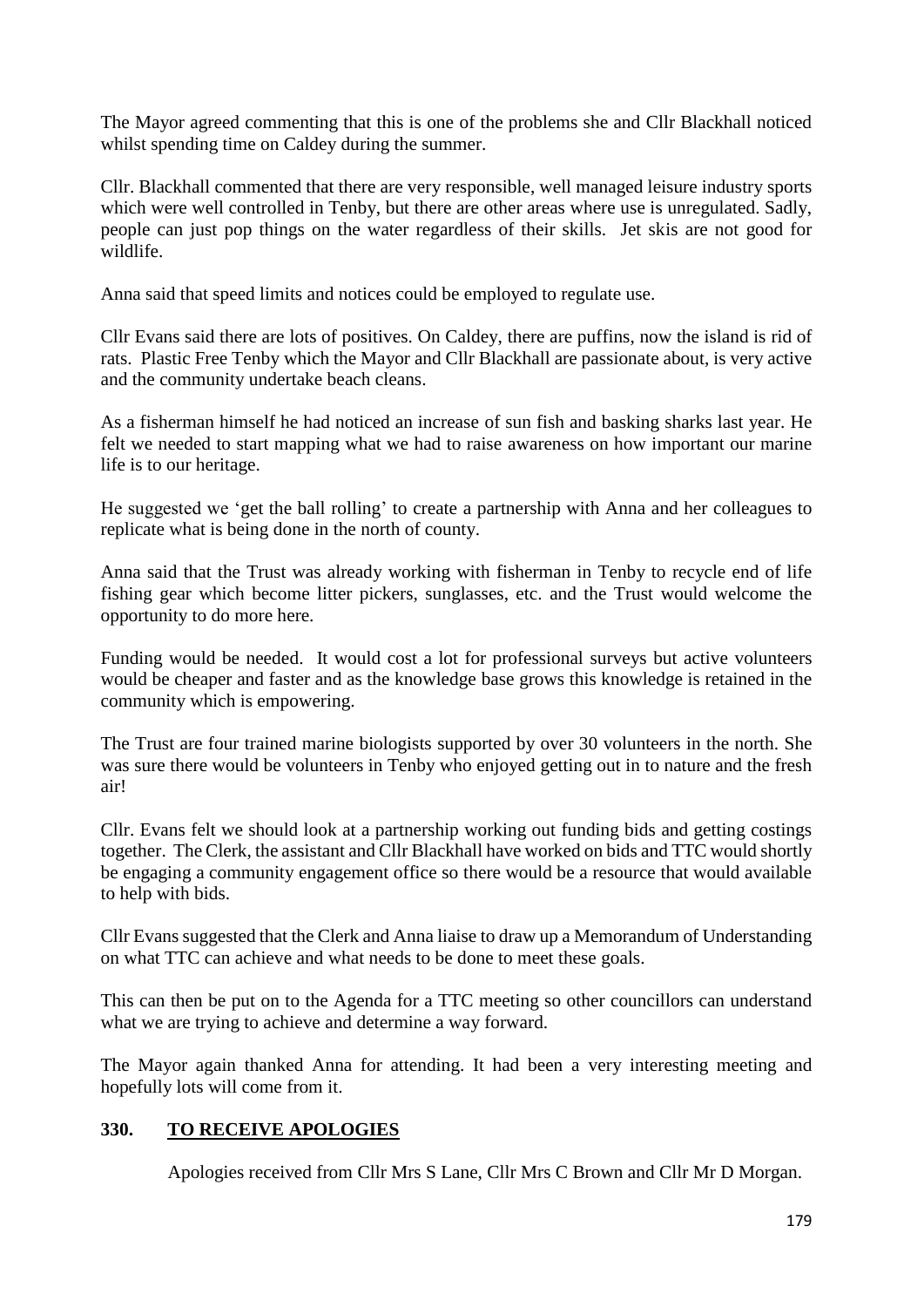# **331. TO DISCLOSE ANY PERSONAL INTERESTS IN ITEMS OF BUSINESS LISTED BELOW**

Cllr Hallett declared interest in items 9b and 9c.

# **332. TO AGREE ITEMS OF CORRESPONDENCE AND COMMITTEE MINUTES OTHER THAN THOSE MARKED NOT FOR PUBLICATION BEING GIVEN TO MEMBERS OF THE PRESS PRESENT**

Proposed by Cllr T Hallett and seconded by Cllr Mrs T Evans.

## **RESOLVED**

**That items of Correspondence and Committee Minutes other than those items marked Not for Publication be given to members of the Press present.**

## **333. CONFIRMATION OF MINUTES**

**Resolved that the Minutes of the Tenby Town Council meeting held 15th February 2022 be confirmed and signed as accurate.**

# **334. MATTERS ARISING FROM THE MINUTES FOR INFORMATION ONLY**

**a. Page 164 Item 313a – Queen Victoria House**: – Further to councillors' request for site meeting, the Clerk read the following email received from Sally Tyler:

*I have discussed application NP/22/0007/FUL with my team leader, and he feels approval of the proposal would be appropriate, subject to conditions restricting ancillary use of the structure to serve the main dwelling house only, as the development won't have any adverse impact on the street scene or on the landscape, or on the amenity of neighbouring properties, and is felt to be a suitable scale of outbuilding to serve a large property on a large plot, being located within their existing driveway. A constraint may be the TPOs next to the proposed site, so this will be dealt with as part of the application.*

*He has also mooted, that as the department is overwhelmed with workload, I might respectfully request that councillors might not require my attendance at a site meeting to explain the above.*

*If you would please be able to impart this to councillors, that would be much appreciated*

**b. Page 165 Item 313c – Council Committees:** Cllr Blackhall said he still did not understand the situation regarding Tenby in Bloom as at the previous AGM we did appoint to Tenby in Bloom. Although not important he wondered could someone please clarify the position.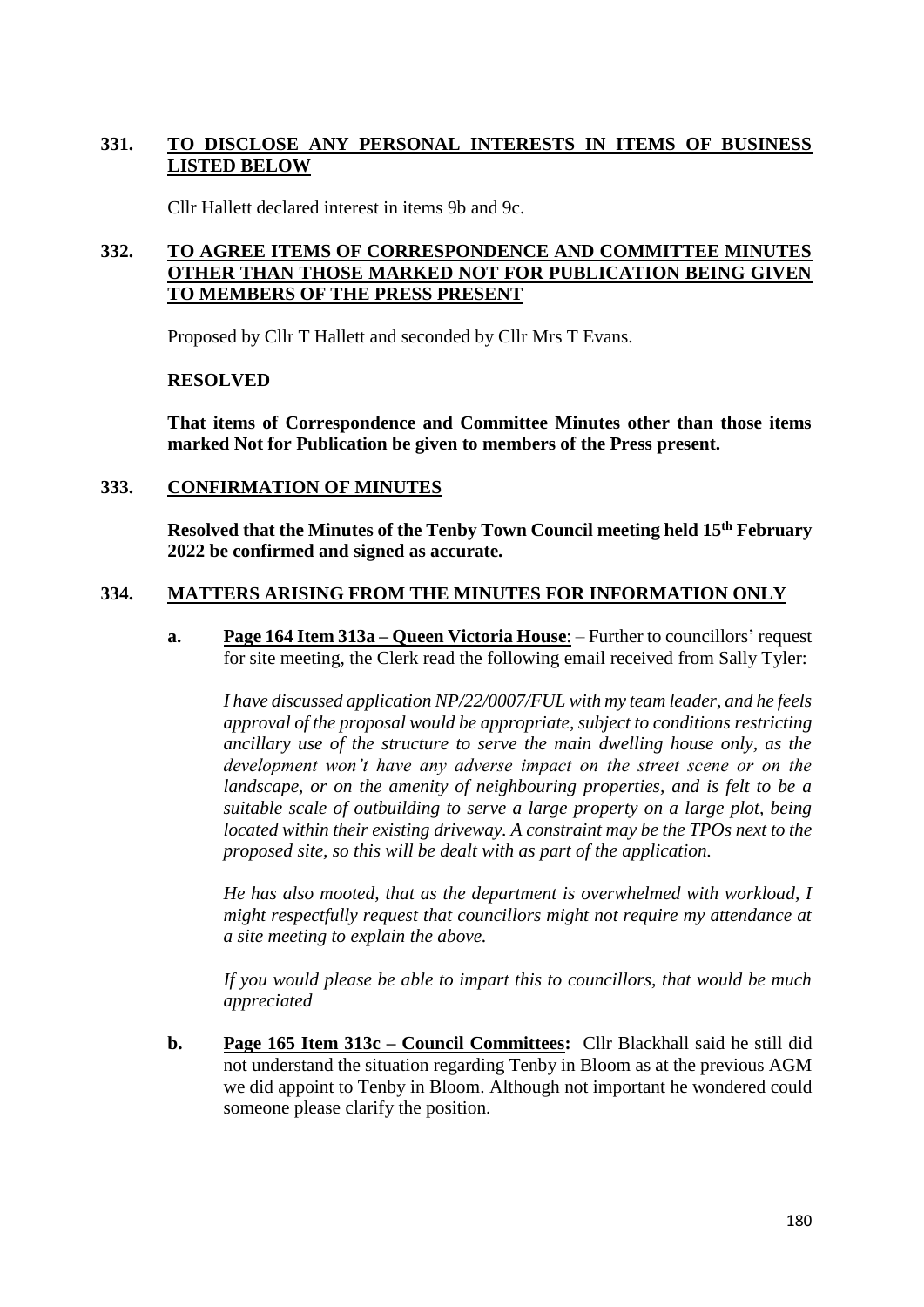Cllr Evans asked the Clerk when the AGM is to be held and suggested that this matter be left until such time. Cllr Blackhall said he was just curious as to why it was so then but now it is not.

The Clerk explained that historically Tenby in Bloom had always been a separate entity but that the Mayor had always been honorary President. He thought that perhaps the position visa vie Town Council involvement had been 'blurred' as a number of councillors had joined the Tenby in Bloom committee a number of years ago to prevent it being disbanded.

It was still a confusing situation as to where we stand in relation to any official representation on Tenby in Bloom said Cllr Blackhall.

Cllr Evans suggested the matter be discussed at the adjourned AGM. As the arrangements appear to be working, we should ask TiB what we can for do them.

**c. Page 165 Item 313f – Road Closures**: With regard to Cllr Mrs Brown's queries on road resurfacing, the Clerk read the following email from Mr Robert Evans, PCC to councillors:

*We are aware of the material failures in Jones Terrace and our Highway Maintenance team will be attending to temporarily make these areas safe. A larger resurfacing scheme for this street is planned to be included in the 2022/23 programme.*

*The road surface at The Croft is generally in reasonable condition apart from one shallow pothole near the junction with The Norton and a very uneven area towards the top of the road extending along the rear of the Park Hotel. The pothole will be added to our routine patching programme and the rough area will be prioritised with a view to inclusion in the coming year's resurfacing programme.*

*The lower part of Warren Street from Weston Terrace as far as Station Road has quite poor ride quality which is mainly attributable to the settlement of Utility trench reinstatements. This section will be considered for inclusion in a future year's programme and hopefully the reinstatements can be addressed in the meantime.*

- **d. Page 166 Item 314 - Frankston Friendship City:** Cllr Cornwell told fellow members that a letter had been issued, through the Clerk, to Frankston rejecting their friendship bid.
- **e. Page 166 Item 315 – St Florence Parade**: The Clerk had received correspondence from residents of St Florence Parade which will be placed on the Agenda for the next TTC meeting.
- **f. Page 166 Item 315 – Jubilee Celebrations:** Cllr Mrs Evans told fellow members that she had now received an email from Samba Doc attaching a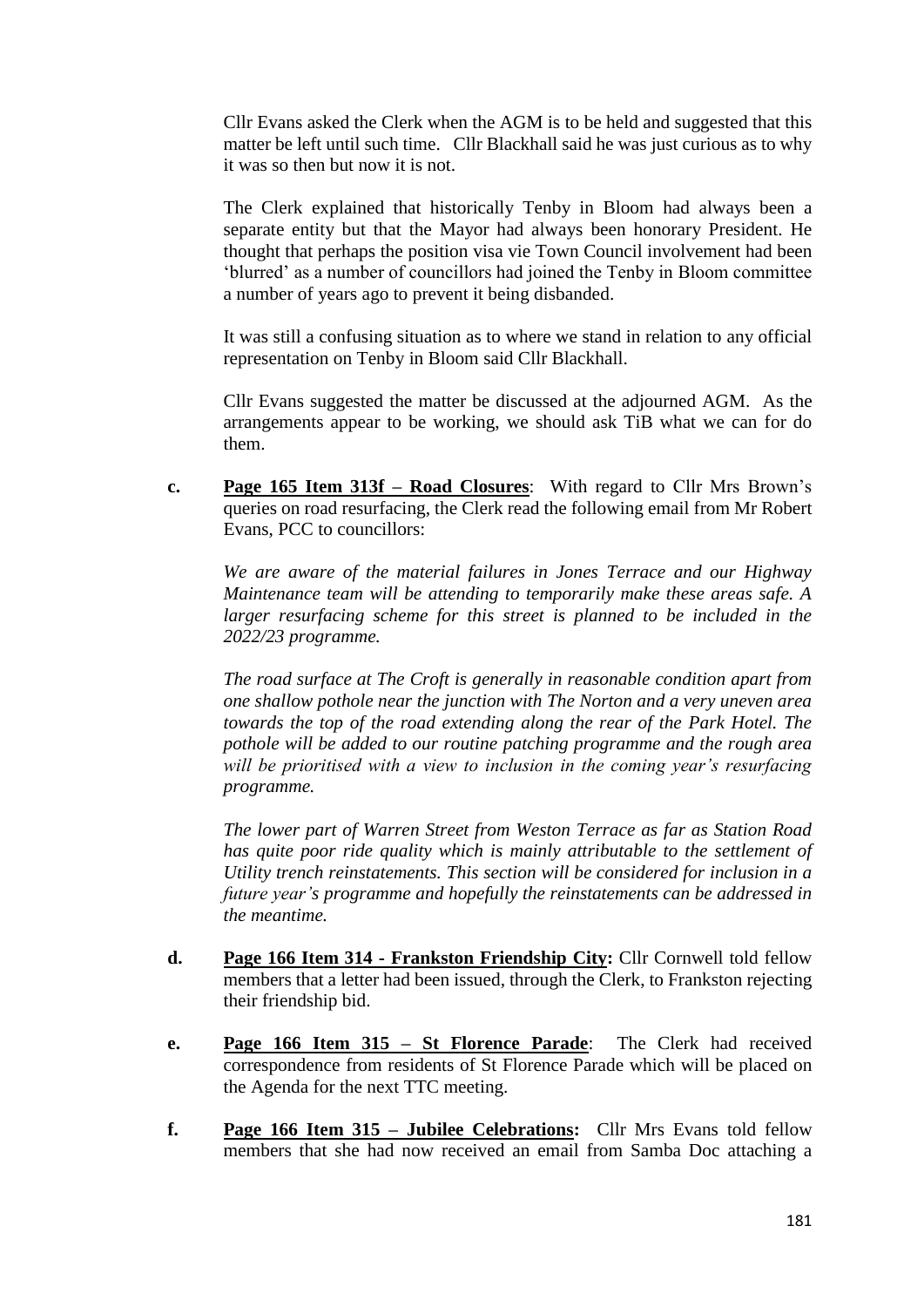booking form for times and details for the Parade. Who does she need to get to fill in form she asked?

The Clerk felt that TTC needed a proper working party to make decisions on when the parade can be staged and who should be involved.

Mr Marc Owen had written asking to clarify what TTC are planning to ascertain if we need to close the square and on what days so we need to sit down and work this out properly.

We need to be doing this sooner rather than later, time is moving on said Cllr Mrs Evans.

Cllr Blackhall agreed while the Mayor said she knows how busy Samba Doc are and in demand no doubt.

Cllr. Blackhall questioned if road closures for individual events were cost effective and still felt that there should be a complete pedestriansation of the Square for the whole weekend as a one-off event.

The Clerk had suggested this idea already to Marc Owen but he hadn't replied to this specific question.

Cllr Mrs Evans, felt this was vital. She anticipated the town being very busy and felt it will be too dangerous if we keep roads open.

Samba Doc were available on Saturday 4<sup>th</sup> June, said the Mayor who added she had been speaking to Canon Grace. She was yet to have a civic service despite being Mayor for two years and she felt, if lucky enough to be Mayor in May, it would make sense to have the parade leading to a Civic Service in St Mary's.

Cllr Blackhall felt this was a lovely idea, a celebration of HM The Queen's long reign and her duty and service, and also a recognition of the duty and service lots of people and organisations within our town have given especially during Covid. A civic service would be very apt. As a town we come together to celebrate the virtues of the community giving to itself.

It was agreed to set up a working party to look into staging a parade.

Cllr Blackhall the Mayor, Cllr Mrs Evans and Cllr Cornwell volunteered to help.

- **g. Page 168 Item 316a – Castle View House:** The Clerk confirmed to members that a site meeting has been arranged for tomorrow Wednesday 2nd March 2022 at 10am. Those councillors able to attend to meet at the premises.
- **h. Page 171 Item 317 – Community Governor Vacancy:** The Clerk told members that his wife would be interested in being put forward for this role at Tenby Church in Wales Voluntary Controlled Primary School, Tenby.

He would withdraw from the meeting for members to discuss the matter.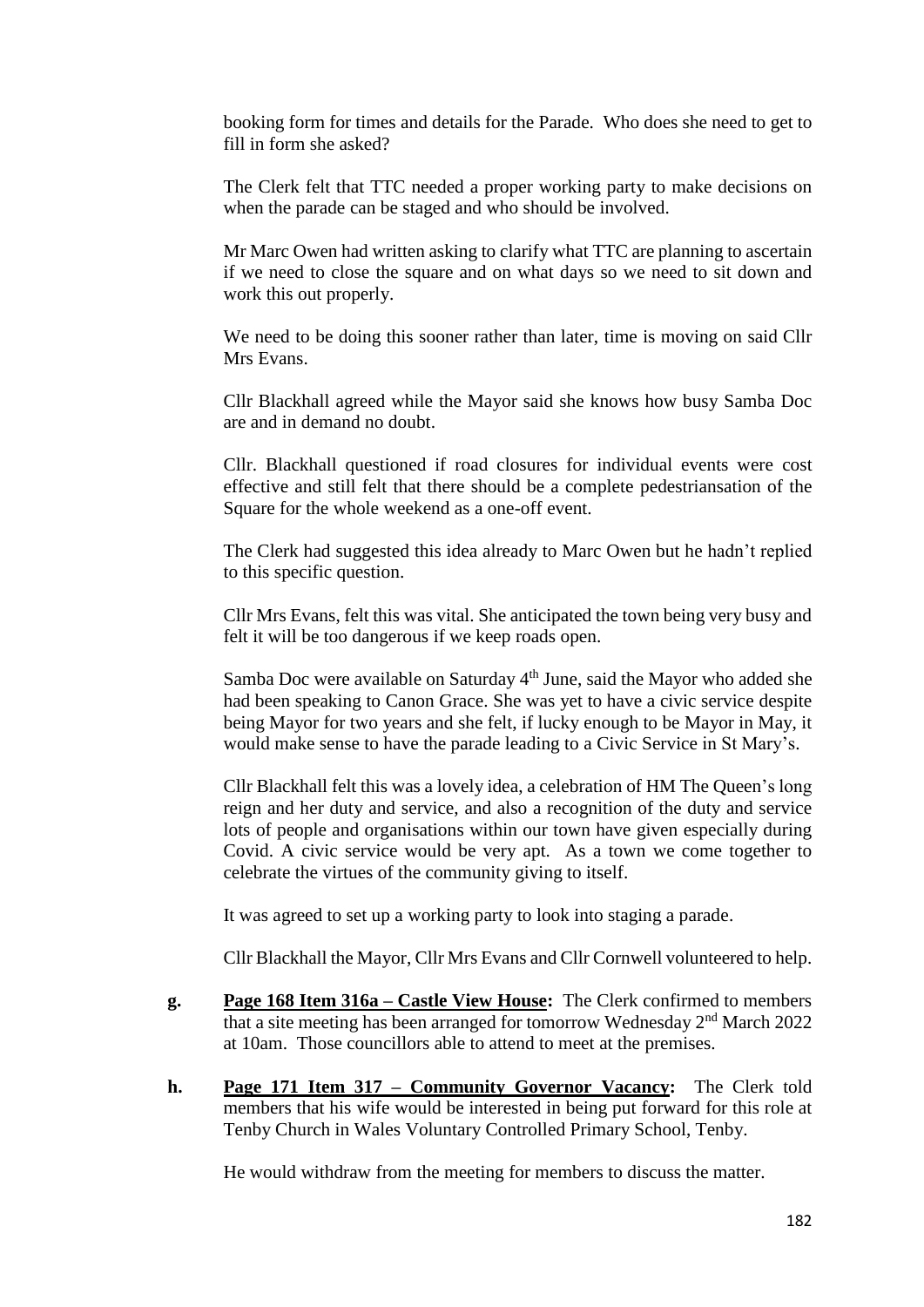All agreed that Mrs Davies would be a good candidate. The Mayor proposed and everyone seconded. The Mayor extended thanks from the council to Mrs Davies.

# **RESOLVED**

## **That Mrs. Miranda Davies be put forward for the role of Additional Community Governor.**

The Clerk re-joined the meeting.

**i. Page 174 Item 323 – Town Accessibility:** The Clerk had now heard back from Jessica Hatchet who had until today been off. She had requested information regarding concerns and the Clerk had therefore sent the relevant section of Minutes over to her. Unfortunately, Jessica does not drive although she is happy to meet up if she can work out the logistics of getting to Tenby. There may be some areas she can address in the interim however.

## **335. TO RECEIVE THE NOTES OF THE DISCUSSIONS HELD BETWEEN TTC MEMBERS RELATING TO THE PROPOSED BRYNHIR DEVELOPMENT PRIOR TO THE MEETING WITH PCC 15TH FEBRUARY 2022**

Notes accepted.

# **336. TO RECEIVE THE NOTES OF THE MEETING WITH PCC RELATING TO THE PROPOSED BRYNHIR DEVELOPMENT 15TH FEBRUARY 2022**

Notes accepted.

# **337. TO DISCUSS THE FOLLOWING PLANNING APPLICATIONS AND TO AGREE ACTION IN RESPONSE TO PROPOSALS**

Cllr. Evans declared an interest as a member of PCNPA Development Management Committee. He would remain in the room to offer advice on planning policies.

## **a. NP/22/0033/TPO – Pollard of London Plane tree and removal of ivy – land adjacent to 2 The Glebe, Tenby**

Cllr Hallett moved acceptance and the Mayor seconded.

# **RECOMMEND**

**Approval. These are small scale works in the interests of public health and safety.**

**b. NP/21/0738/FUL – Re-modelling and extension to CK's filling station and shop – CK's Supermarket, Five Way Garage, The Green, Tenby**

**Cllr Hallett declared an interest and left the meeting**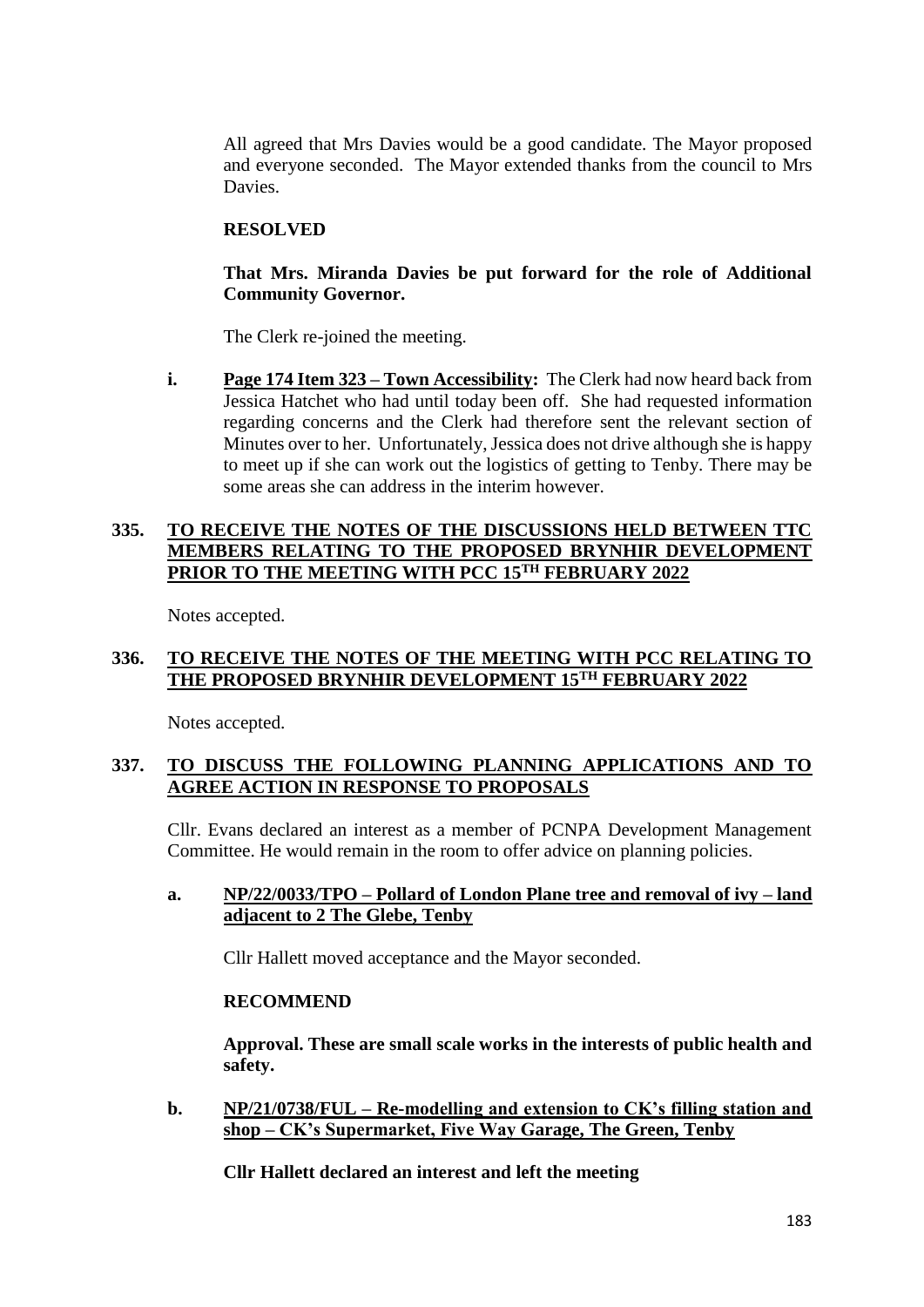Mayor proposed accepting the application and Cllr Cornwell seconded.

## **RECOMMEND**

**Approval. Considered against all the relevant policies within the LDP members feel that this proposal will preserve and enhance employment opportunities with little effect on the amenity of neighbouring facilities.**

## **c. NP/22/0096/FUL – Proposed one bedroom owner/manager accommodation – Beach House Café, Gas Lane, Tenby**

Cllr Blackhall is not sure how the need for manager accommodation came about. He is concerned that within 12 months there will be an application for a change of use adding that he really is not convinced there is a case made for this development in essentially a non-residential area. Cllr Rapi also finds this strange. Are they going to demolish he asked? Councillors all agreed it was a strange location. Cllr Cornwell believes it will be very seasonal, only open for half the year, asking is it viable? Cllr Rapi feels it is over development on this area and felt it should be refused on the grounds of over development not in keeping with existing provision in the area. Cllr Blackhall seconded.

## **RECOMMEND**

**Refusal. Members feel the scale and massing of this proposal constitutes over-development of the site.**

Cllr. Hallett re-joined the meeting.

## **338. TO CONSIDER ANY UPDATES ON TENBY TOWN WALLS AND AGREE ACTION IN RESPONSE TO PROPOSALS**

The Clerk told members that he had received no further news. The Mayor asked when was the last heard from PCC and it was confirmed that nothing had been received from them since December when Ms Adams had left. We are awaiting a new officer to be appointed.

# **339. TO CONSIDER ANY UPDATES ON THE PROPOSED DEVELOPMENT AT BRYNHIR**

The Clerk reminded councillors of the public open engagement event at De Valence Pavilion on 15<sup>th</sup> March 2022. The Mayor told members that she had been approached by certain residents who were under the impression that this was a public meeting and not a drop in session. She felt that some were expecting a sit-down debate because of the way it has been publicised. Saying that, there should be lots of positives from the day, she added.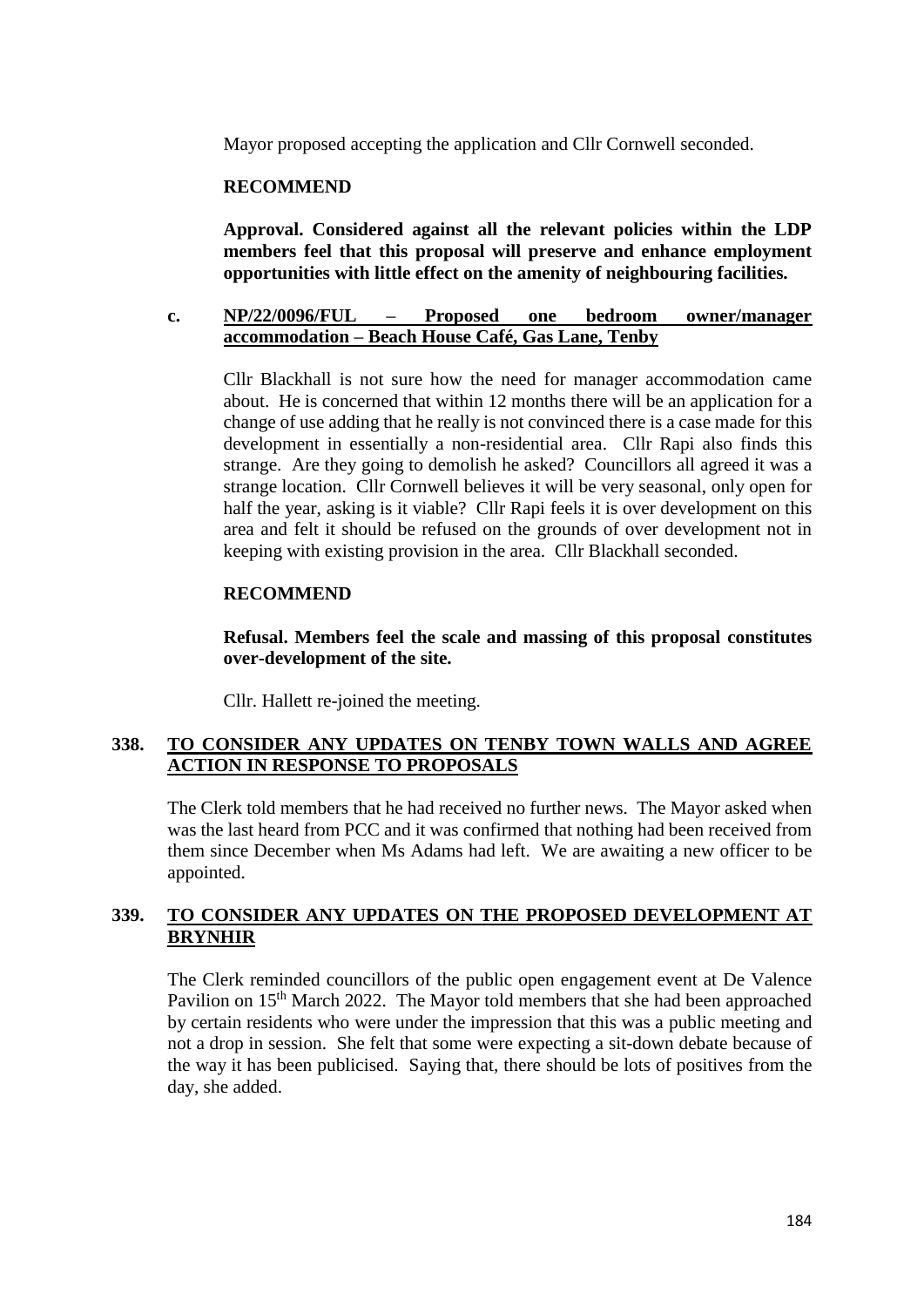# **340. TO RECEIVE A PROGRESS REPORT ON TENBY RAILWAY STATION FROM CLLR CORNWELL (TTC'S REPRESENTATIVE ON THE SOUTH PEMBROKESHIRE RAIL ACTION GROUP (SPRAG)**

Cllr Cornwell told fellow members that SPRAG has notified all members that there has been agreement to improve the building at the station and thanks goes to James Nicholls (station management) in securing this. They hope to have the project completed in time for Easter and there is a move afoot to establish a group of folk to improve the flower displays. He had noticed that the bulbs that John Perrott planted are beginning to show and that the station is looking really smart. All was very positive.

Cllr Mrs Evans said she had spoken to Simon Hart about the station over the past few months. He said this was coming and it would be done so perhaps he may have had a hand in it.

The Clerk told councillors that SPRAG were having their inaugural meeting tomorrow in Augustus Place when the constitution and aims and ambitions will be drawn up.

The Group's aim was the improvement in the quality of stations all along line from Whitland and better and more frequent rail services, especially from Manchester and Paddington.

# **341. TO CONSIDER ANY FINANCIAL OFFICER/CLERK'S ITEMS AND TO AGREE ACTION IN RESPONSE TO PROPOSALS**

## **a. To Consider a Proposal for the Restructuring of the Town Council's Committees and their Terms of Reference in light of the Decision to Move to a Cycle of Monthly Meetings and Agree Action in Response to Proposals**

Cllr Blackhall thanked the Clerk for his report, saying it is never an easy task to try and capture the activities of committees' past, present and future.

He felt that, as a starting point the last thing we want to be doing is suddenly replacing full council with lots of sub committees meetings that would still be tying staff time in the processes of organising, staffing and minuting the meetings.

He felt there was potential here, with the change to monthly meetings, to have a more active 'doing' arrangement for the way we conduct our business with less focus on old style committees where we just sat around the table and talked about things.

He agreed with the Clerks' recommendation in relation to a planning committee, feeling that it makes sense and will work. Personnel was another area we have neglected and perhaps not given the attention it deserved and he agreed with the Clerk's recommendation in relation to his feeling that the remit could also cover at the new legislation in regard to training plans.

Regarding the Clerks' other proposals, he agrees with some clustering of committee functions rather than separate committees for each.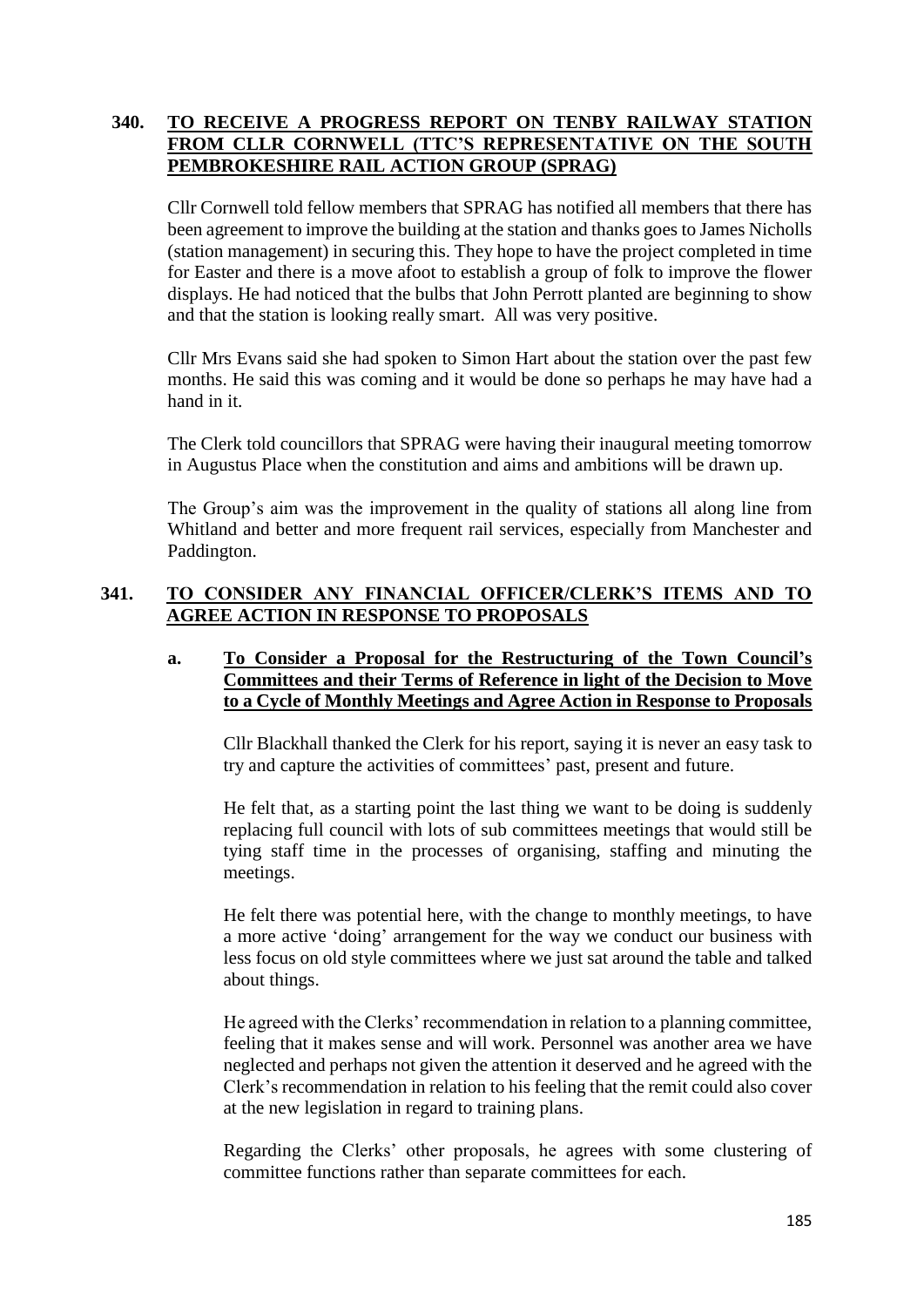However, if, for example, the proposed Garden committee comprised of all members why not do it at full council?

|He felt a better approach could be working groups. These could be like as is the case with the town's floral displays where Cllr Mrs Lane and the Clerk liaised with PCC and reported back. He did not feel this would work any better if it was discussed by a full committee.

He felt that the council could develop action plans covering certain functions to be delivered within agreed budgets where councillors who are interested this particular field work with Clerk.

We need to move away from endless meetings and endless process, he continued. In relation to the Christmas Festivities, the council agrees an action plan on what is to be done and they go off and do it.

There could be a monthly report on where we are and what needs to be done for each function to full council.

Let's accept planning and personnel committee proposals but for other areas, let's look at a more thematic approach with task and finish groups, working parties and activity groups supported through messaging, group chats and other things, he suggested, He felt it was not necessary to have formal structures, with minutes, agendas, etc when a number of areas are already delegated to the Clerk to deliver within agreed budgets anyway.

Let's look at a more flexible active responsive, taking on a task and doing it. This could involve us having the input of external expertise from amongst other groups in town, for example the Civic Society to work on projects and report progress back

Cllr Rapi said he had a few reservations with this approach although he did agree that several committees could be merged, especially as the proposal was that they meet on an as and when required basis.

He noted that the Terms of reference said that the Mayor has to attend every meeting. He felt that this would mean that meetings will need to be during the evening if the Mayor worked during the day. He was also not sure about bringing people in from outside. He felt decisions should be brought to full council when they would be voted on.

During his Mayoral year the council had experimented with meetings every three weeks but this had been abandoned as unworkable.

Cllr Blackhall felt that this was a chance to get away from old structure of having to be in a meeting to get things done if powers of delegation were in place. The full council can set the budget accordingly and staff and councillors can just get on with the task. You do not always need a structured meeting.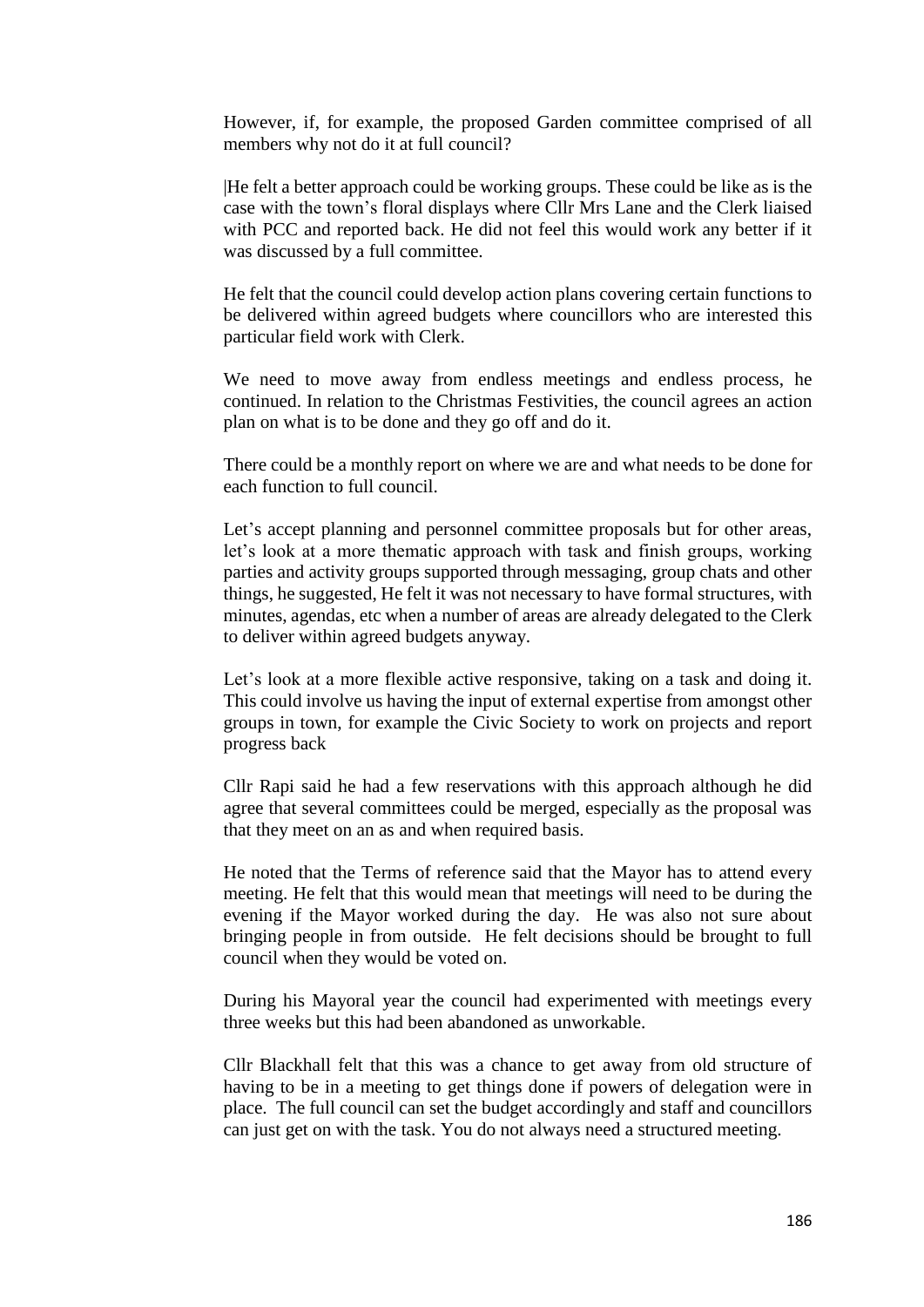This frees up officer time and we become more focussed on delivering outcomes rather than sitting in meetings.

Cllr Rapi said he was not against change but wanted to be clear in his mind how Cllr Blackhall's ideas will work.

Cllr Evans said we can try not to find the positives but we had agreed to change the format and we needed to look for it to work.

He pointed out that we had the Cemetery Management committee minutes to discuss later. This committee had only met six times since he became a council member.

He felt a Planning committee, was a good idea as it enabled members to focus on the issues.

He also agreed with the Personnel committee proposal. He endorsed it and thanked the Clerk for all his work.

Cllr Blackhall said we should think about some of the things TTC had spoken about recently and think more about what is the plan of what we want to do, and how we deliver it. Perhaps we needed more time to look at whether the structures we have meet everything that we as a council wish to deliver without the bureaucracy of endless meetings.

Cllr. Rapi said he was still not convinced and felt more discussion was needed.

Cllr Blackhall proposed that Planning and Personnel committees be adopted with Terms of Reference as outlined in the report. In relation to the other committees, he suggested we give them further consideration and have a more detailed conversation on how these could work.

Cllr Evans seconded suggesting Cllr Rapi meet with Cllr Blackhall and Clerk to talk it though in more detail before reporting back to council.

Although he would be happy to meet with Cllr. Blackhall and the Clerk, Cllr Rapi said he could not support the proposals at this time and would vote against.

### **RESOLVED**

**That Planning and Personnel committees be established with Terms of reference as laid out in the Clerk's report.**

**Further that Cllrs Blackhall and Rapi meet with the Clerk to discuss other committee arrangements and report back to council.**

#### **b. Tenby Market**

The Clerk had an email from Helen McLeod-Baikie which he read to members.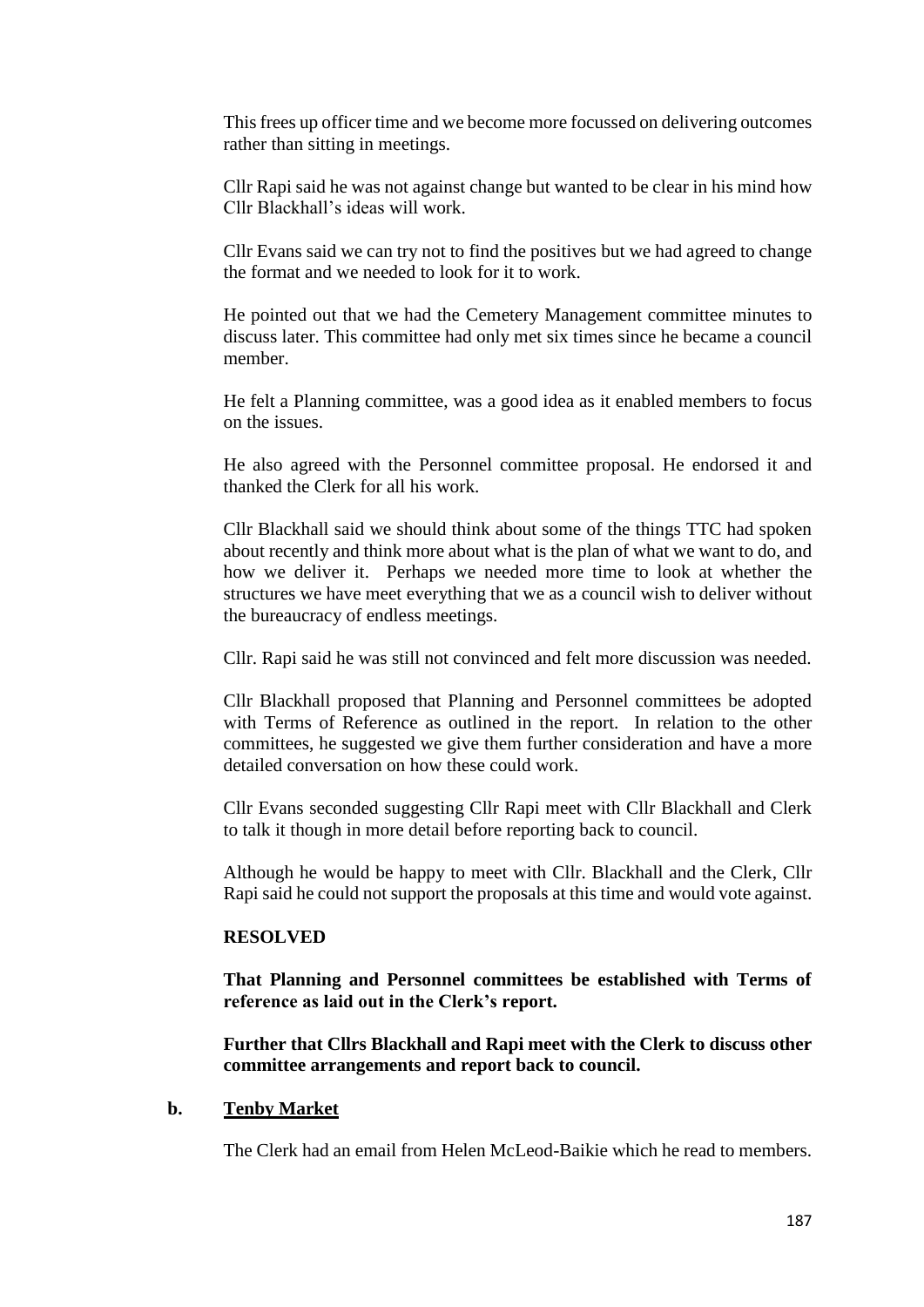Cllr Hallett said that before we agree to anything PCC should undertake full repairs so we are starting with a clean sheet.

Cllr Evans said he had been having a different conversation on the market at County Hall to what Mrs McLeod-Baikie was suggesting. Obviously, the suggestion that we take a more active role in the management was reflective of the fact that PCC's property department was one of the most affected by staff shortages.

It appeared PCC were willing to keep liability but just needed help on a daily basis.

We are only working on this as we want the market to thrive and prosper in its current location. There are opportunities to improve the market but PCC must understand that any suggestion to move from the current location is nonnegotiable. This is an interesting proposal but I would like to know the background of why this is proposed, he said. Our personnel committee will need to ensure we have the staff.

Cllr Blackhall said he too was caught off guard. He agrees, as it stands, they should retain all liabilities but it appeared they need our assistance. We have indicated our commitment and expectations. Let's look at it with a view to seeing if we can be helpful. There is potential there and it could be a way in which other services are delivered in partnership with TTC and PCC in the future.

Cllr Rapi asked if the correspondence was real as it appeared to go against everything they've previously said. So long as we do not sign up to anything that commits us to fixing the roof it would be interesting to see what she means by a more hands on approach, he commented.

Cllr Evans suggested returning to PCC saying we are here to work with them to safeguard the future of market in its current location and invite Helen McLeod-Baikie over to get a better feel for what PCC want as it depends on the officer time that would need to be taken to fill this role.

Cllr Evans proposed inviting HMB over to meet a small committee. Cllr Hallett seconded the proposal.

### **RESOLVED**

**That Mrs. McLeod-Baikie be invited to meet with a sub-committee to discuss her idea in more detail.**

## **c. Tenby Belgian Forces Commemoration Project**

The Clerk read the following email received from Col Le Hardy:

*I write informally to bring you up to date. The plans for the commemoration event in Tenby, provisionally pencilled in for September 2022, are unlikely to*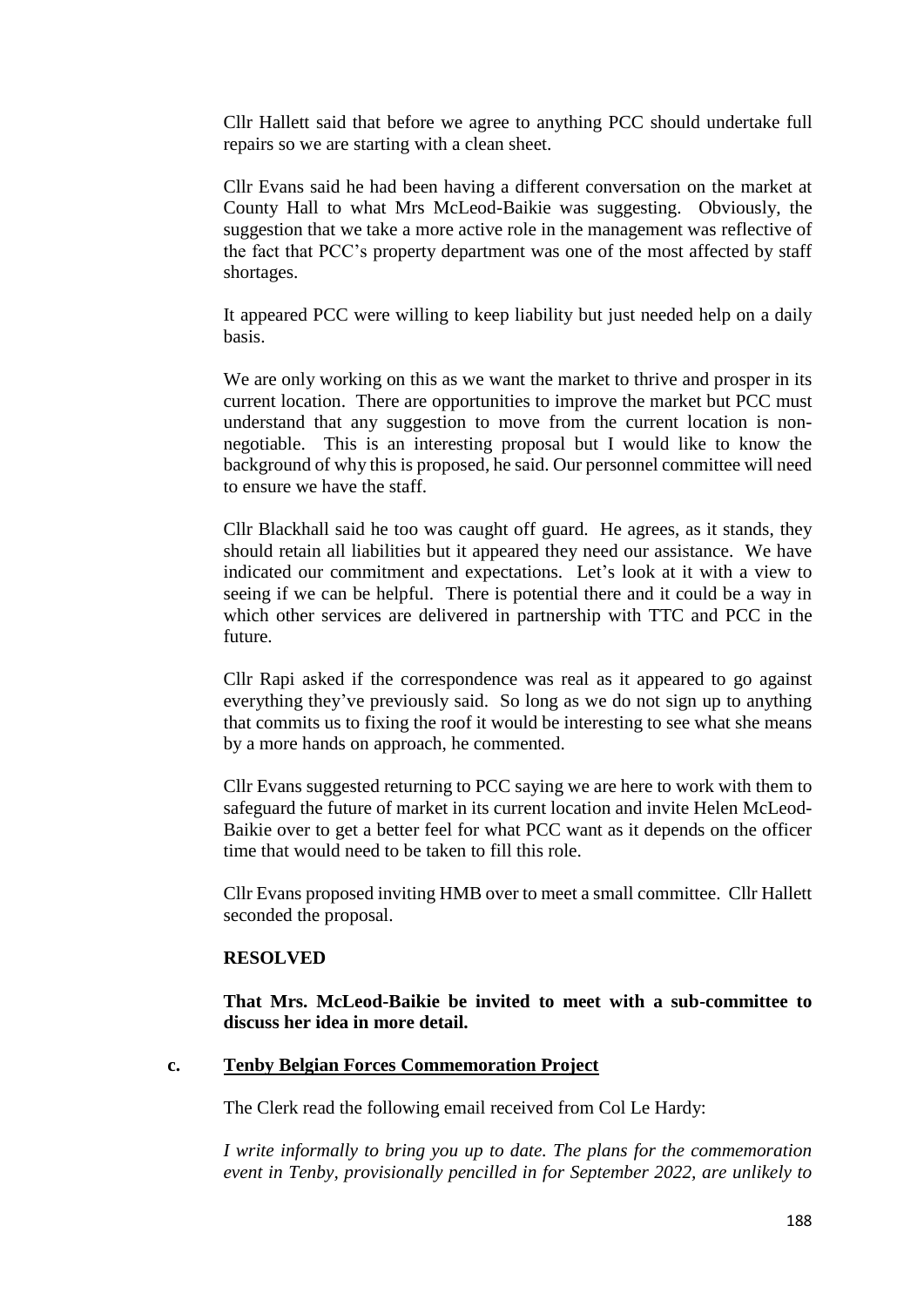*be possible this year and will have to be delayed, probably until the last two weeks of September (18 Sep – 1 Oct) 2023. A formal notification will follow from Belgium.* 

*I hope this news is not too much of a disappointment, having seen your enthusiastic response last Autumn. But please be reassured the project remains alive and a great deal of progress is being achieved in Belgium in the meantime. The processes there are not simple and have taken longer than anticipated, not helped either by the pandemic.* 

*The Minister of Foreign Affairs has now recognised the project, an important formal step under the Belgian system of governance. The Tenby Memorial Committee (TMC) has been created with Col Christian Houtart as President. A TMC website has been established. The TMC has made the decision to widen the scope of participation, making it tri-armed forces. They are now contacting the myriad of veteran groups, (not unlike the UK). Finally, the TMC has been invited to meet with the Belgian War Heritage Institution.* 

*From my perspective, these developments are nothing but positive; no doubt they will enhance the staging of the final event. The letter from the Mayor of Tenby played a particularly instrumental part in the decision making in Belgium for which again our thanks. As far as I am aware the drafted Outline Project Options sent to you in early December remains in place.* 

*It is worth underlining and remembering the key fact that the re-formation of the Belgian Armed forces took place in 1940 in Tenby after the catastrophic events on the continent. The engagement of the occupied nations in the grand coalition for the war against the Nazi German threat was not a given. The work achieved by the Belgian Ambassador Emile Ernest de Cartier de Marchienne, General Van Strydonck, and the BE Military Attaché in 1940, supported by the UK authorities was of national importance to Belgium and impacted on national morale for the Belgians. Tenby epitomises the place where the restoration of Belgian respect and pride was founded in 1940. The Free Armed Forces of the European nations, the French, the Dutch the Belgians, and others subsequently made significant contributions to the war effort, politically and militarily.* 

*During my visit at the end of November Tenby Town Clerk indicated they would like to accord some form of civic honours to the Belgian Forces. I understand this is a matter for the County Council; but I do know the Belgians would be flattered if this were to be made possible. Would the Town Council be able to mke any progress in this regard?* 

*The next steps?* 

- *• I would be grateful if the delay could be communicated to your council*
- *• The TMC will formally confirm this advanced notification.*
- *• I have already advised the outline dates, the last two weeks of September, remain the optimum choice, avoiding the Iron Man fixture and the height of the tourist season.*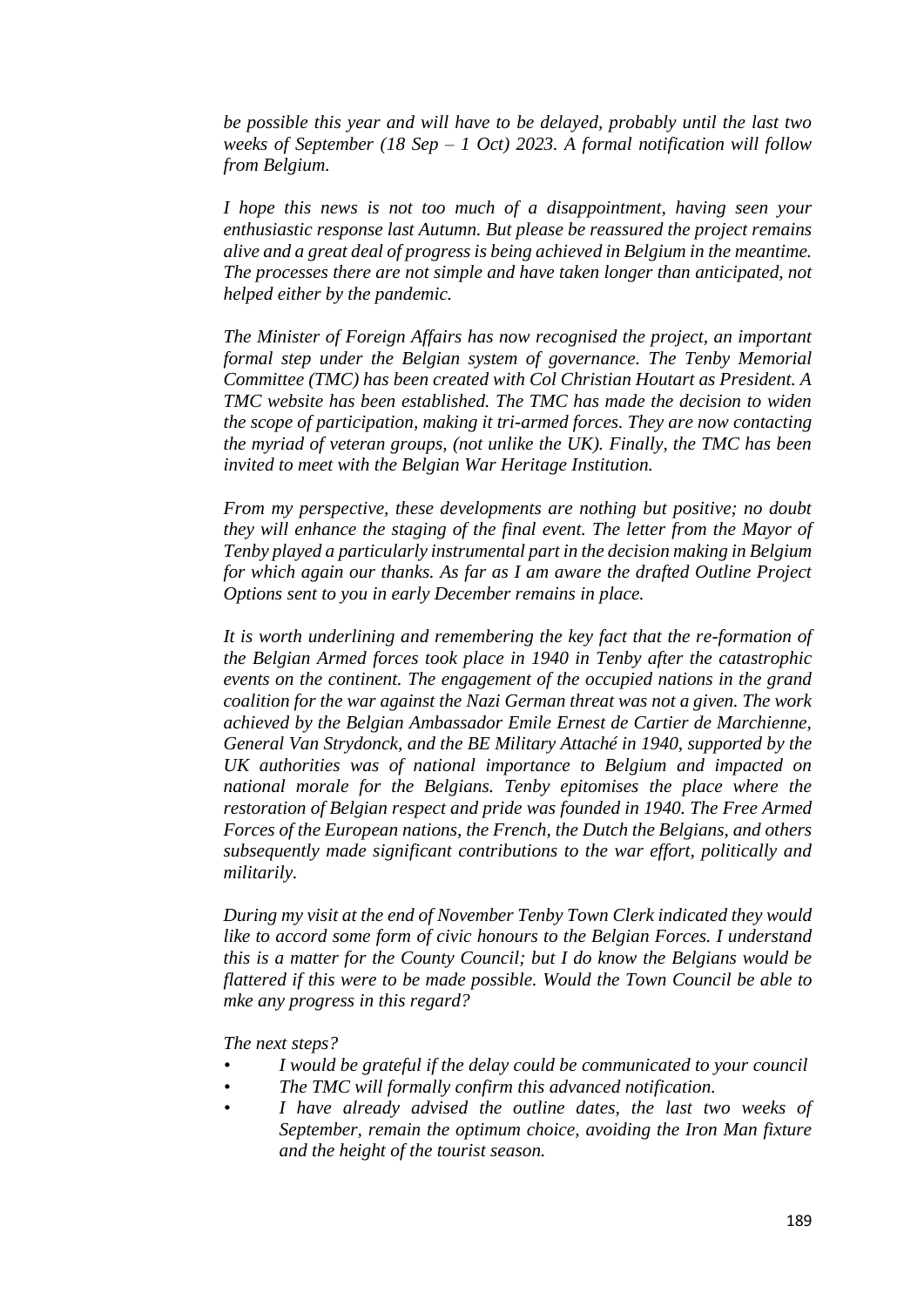- *• I trust the Belgian side will be able to narrow the date down further and confirm the participation of the Military Band.*
- *• Once the above details are in place, detailed plans can be formulated and then put in place.*

*In June, I shall be in Brussels myself and will be able to contact the TMC direct to gauge progress after which I will get in touch again.*

## **342. DATE AND TIME OF NEXT MEETING**

**Resolved that the next meeting will take place on Tuesday, 15th March 2022 at 7.30pm in the Mayor's Parlour. Systems will be in place for members to attend remotely if they so wished.**

## **343. TO PROPOSE ANY ITEM FOR THE NEXT AGENDA**

None proposed at this time.

## **344. TO RESOLVE TO EXCLUDE THE PUBLIC FROM THE MEETING DURING CONSIDERATION OF THE FOLLOWING ITEM(S) OF BUSINESS UNDER THE "PUBLIC BODIES (ADMISSION TO MEETINGS) ACT OF 1960"**

## **345. TO CONFIRM THE PRIVATE AND CONFIDENTIAL MINUTES OF THE TENBY TOWN COUNCIL MEETING HELD 15TH FEBRUARY 2022**

**Resolved that the Private and Confidential Minutes of the Tenby Town Council meeting held 15th February 2022 be confirmed and signed as accurate.**

### **346. MATTERS ARISING FOR INFORMATION ONLY**

None

# **347. TO RECEIVE THE MINUTES OF THE PERSONNEL COMMITTEE HELD ON 9TH FEBRUARY 2022**

The Clerk advised members that the post of Community Engagement Officer had not been advertised as agreed by the committee as there was a delay in the confirmation of funding. As this matter has now been resolved he hopes to advertise the post next week.

The Clerk has received notification from NALC regarding the April 2021 negotiated salary increase of 1.75% as recommended by NALC. This should be backdated to  $1<sup>st</sup>$ April 2021 and implemented as soon as possible.

# **348. TO RECEIVE THE MINUTES OF THE TENBY TOWN COUNCIL NEW CEMETERY MANAGEMENT COMMITTEE AND AGREE ACTION IN RESPONSE TO RECOMMENDATIONS**

The Mayor told fellow members that the committee had visited the new cemetery last Tuesday and it was lovely. She was surprised at how well kempt it was. The committee